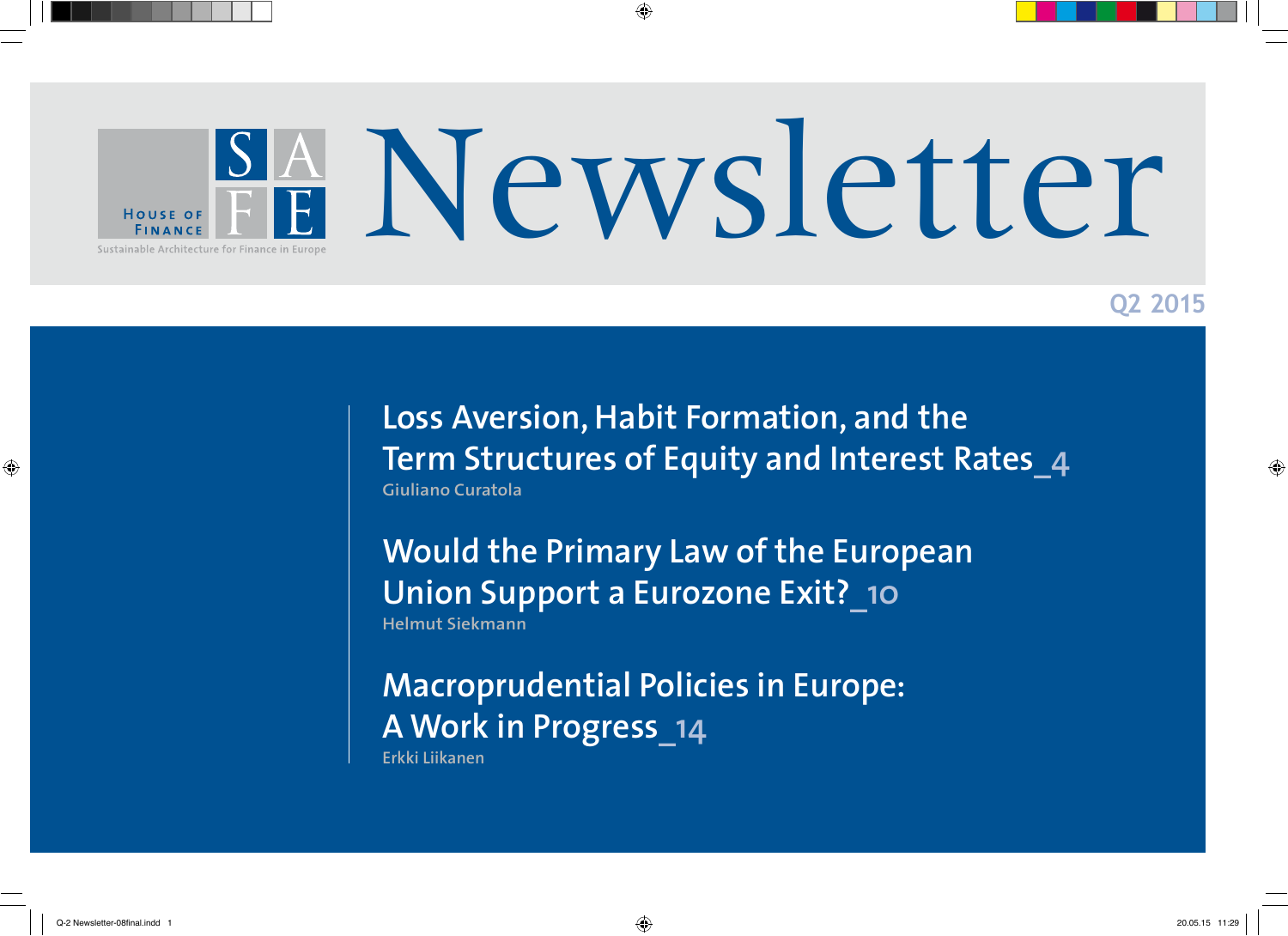### Imprint

#### **Publisher:**

Prof. Dr. Wolfgang König • Executive Board Research Center SAFE House of Finance • Goethe University Theodor-W.-Adorno-Platz 3 60323 Frankfurt am Main • Germany

#### **Editors:**

Dr. Muriel Büsser Bettina Stark-Watzinger Prof. Dr. Wolfgang König

#### **Contact:**

info@safe-frankfurt.de www.safe-frankfurt.de

#### **Design:**

Novensis Communication GmbH Bad Homburg

#### 2nd Edition

Copyright © by the Research Center SAFE, Frankfurt am Main

Printed in Germany

## About SAFE

The Research Center SAFE – "Sustainable Architecture for Finance in Europe" – is a cooperation of the Center for Financial Studies and Goethe University Frankfurt. It is funded by the LOEWE initiative of the State of Hessen (Landes-Offensive zur Entwicklung wissenschaftlich-ökonomischer Exzellenz). SAFE brings together more than 40 professors and just as many junior researchers who are all dedicated to conducting research in support of a sustainable financial architecture. The Center has two main pillars: excellent research on all important topics related to finance; and policy advice, including the dissemination of relevant research findings to European decision makers from the realms of politics, regulation and administration.

In order to promote a fruitful exchange with interested parties from politics, academia, business and the media, SAFE issues a newsletter on a quarterly basis. This aims to provide an overview of the Center's ongoing research and policy activities. The SAFE Newsletter succeeds the House of Finance Newsletter, which was published between 2009 and 2012.

SAFE is based at Goethe University's House of Finance, however extends beyond by drawing on scholars from other parts of Goethe University as well as from fellow research institutions. The Center builds on the reputation of the House of Finance institutions, serving as an interdisciplinary think tank on the issue of finance.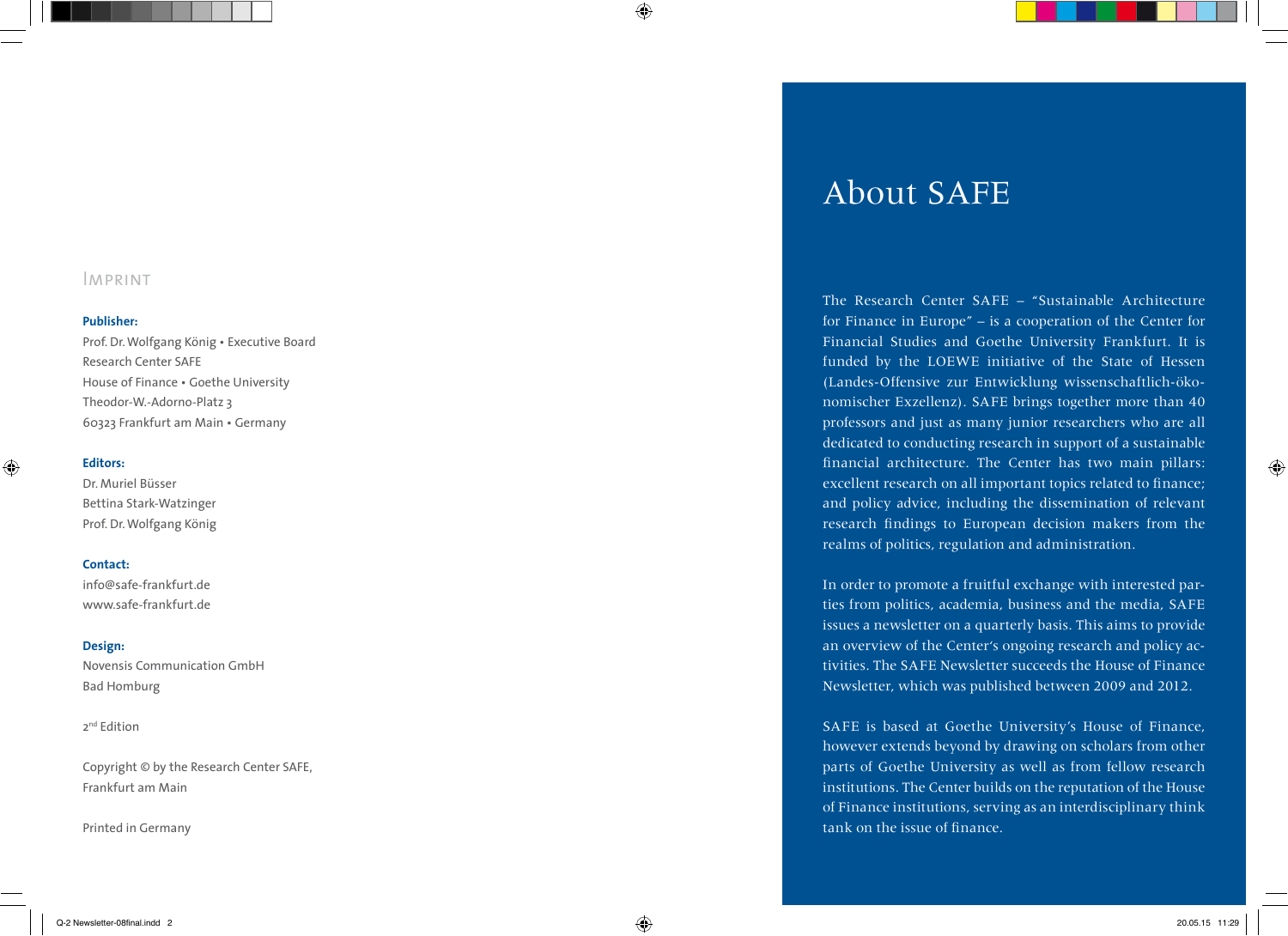## CONTENT

Loss Aversion, Habit Formation, and the Term Structures of Equity and Interest Rates**\_4 Giuliano Curatola**

Going Public: How Stock Market Participation Changes Firm Innovation Behavior**\_6 Simone Wies • Christine Moorman**

#### *Interview:*

"Well Designed Guarantees and Flexibility can Increase the Propensity to Invest in Defined Contribution Retirement Products"**\_8 Raimond Maurer** 

Would the Primary Law of the European Union Support a Eurozone Exit?**\_10 Helmut Siekmann**

*Guest Commentary:* Macroprudential Policies in Europe: A Work in Progress**\_14 Erkki Liikanen**

News**\_12** Selected Publications**\_13** Events**\_15**

## Editorial



Coordinator, Promotion of Young Researchers

Nicola Fuchs-Schündeln

The promotion of young researchers is a central objective of SAFE. To date, 28 postdoctoral researchers, among them 5 junior professors and 8 postdocs hired by SAFE, as well as about 50 research assistants are participating in SAFE research projects. For many research assistants, this work serves as a basis for their doctorate.

The promotion of junior researchers in SAFE is done in close cooperation with the Graduate School of Economics, Finance, and Management (GSEFM), an alliance between Goethe University Frankfurt, Johannes Gutenberg University Mainz, and Technische Universität Darmstadt. GSEFM offers several Ph.D. programs that feature a premier Anglo-Saxon research-oriented structure with a unique focus on research on institutions. Second year Ph.D. students of GSEFM can apply for SAFE scholarships that allow them to get first insights into the project work. Third and fourth year Ph.D. students can apply for a part-time position as research assistant in one of the research projects.

The majority of the junior researchers in SAFE comes from abroad. Their experience and knowledge gained in different countries with different institutional setups enrich the research and policy work in SAFE and contribute to a diverse,

open and innovative climate. The various contacts they bring into the project work add to our unique international network.

As SAFE benefits enormously from these international contacts, it encourages young scholars to reach out to the international academic community by offering funds for travel to project partners abroad or for presenting their work at internationally recognized conferences. In addition, as it has proven difficult for younger researchers to successfully apply for third party funding, SAFE provides them with the possibility to internally apply for funding for innovative research projects. Besides giving incentives to develop original research ideas, this scheme aims to help younger scholars to gain experience in writing funding proposals.

In order for Ph.D. students to also benefit from its international network, SAFE requires guest researchers who form part of the SAFE visitors program to give Ph.D. seminars and mini courses and, thus, to contribute to the quality and internationalization of the GSEFM program. Besides GSEFM, SAFE also collaborates with the Goethe Graduate Academy, which offers a wide range of training, e.g. on project management, career coaching and German for international doctoral students, as well as workshops to improve writing, investigation and presentation skills.

In this issue of the SAFE newsletter you will find two summaries of recent publications by SAFE junior professors. Enjoy!

Yours sincerely, Nicola Fuchs-Schündeln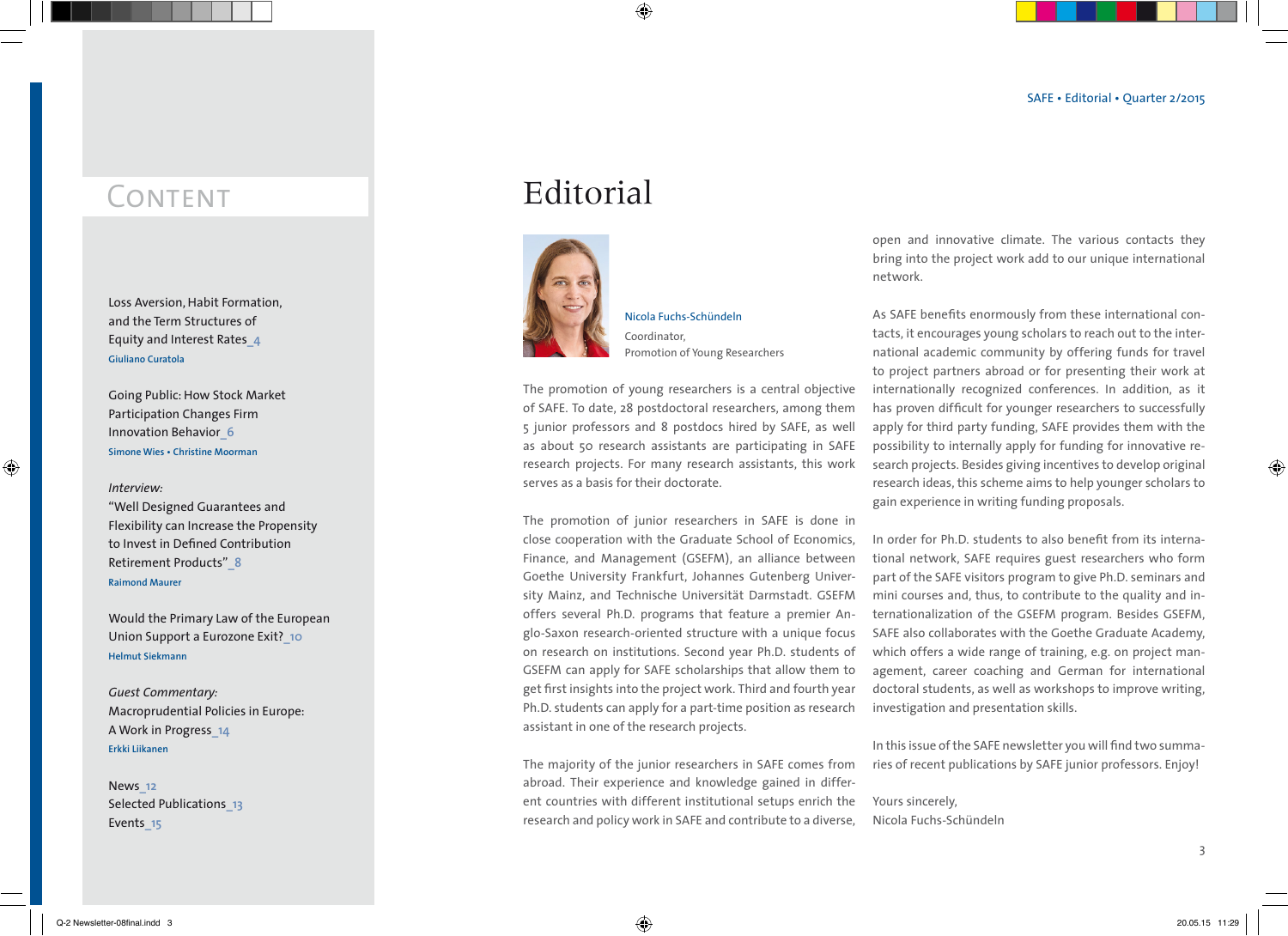# Loss Aversion, Habit Formation, and the Term Structures of Equity and Interest Rates



Giuliano Curatola Goethe University & SAFE The term structure of equity and interest rates are fundamental quantities in economics because they shed light on the investors' perception of the temporal distribution of risk. Empirical evidence suggests that the term structure of interest rates is upward-sloping, that is, longterm interest rates are usually higher than short-term interest rates. In contrast, van Binsbergen et al. (2012) have noted that the term structure of equity – the relationship between expected returns, Sharpe ratios, and volatilities of dividend strips (i.e. assets that pay dividends on the stock index up to some maturity T and nothing thereafter) and their maturity – is downward-sloping.

Existing asset pricing models have problems explaining this opposed behavior of the two term structures. Indeed, as shown by Lettau and Wachter (2011), the key economic mechanism that generates the upward-sloping term structure of interest rates, namely the fact that investors require higher compensation for holding

long-horizon assets, also tends to generate an upward-sloping term structure of equity.

In this work, I use the behavioral concept of loss aversion (Kahneman and Tversky, 1979) to explain the observed behavior of the two term structures. Agents in my economy evaluate consumption relative to a time-varying reference level and bear the risk that consumption falls below their reference level when economic conditions deteriorate. Finally, agents differ in their reference level of consumption.

#### **Main findings**

I find that a model with heterogeneous agents and loss aversion in consumption offers an explanation for the opposed behavior of the two term structures. The term structure of interest rates depends on the relation between macroeconomic shocks and the relative consumption (i.e. the difference between consumption and the reference level). A negative macroeconomic shock decreases relative consumption, makes agents more reluctant to invest in the market and, thus, causes asset prices to decline. As a result, bond prices are positively correlated to

macroeconomic shocks and earn a positive risk premium. Because this effect is more pronounced for long-term bonds, the term structure of interest rates is upward-sloping. In this way, the model reproduces the upward-sloping term structure of interest rates.

In addition, agents use dividend strips to hedge against the risk of consumption losses. Longhorizon strips have larger expected pay-offs than short-horizon strips and, thus, represent better investment opportunities against the risk of consumption losses. As a result, loss averse agents are willing to pay more to hold long-horizon assets, generating the observed downwardsloping term structure of equity.

The valuation of equity strips is affected by the cross-sectional distribution of wealth across agents. "High-reference agents", who are especially afraid of consumption losses, are willing to pay more to hold long-horizon strips than "lowreference agents". As a result, a downward-sloping term structure of equity is produced when the wealth is more concentrated in the hands of high-reference agents.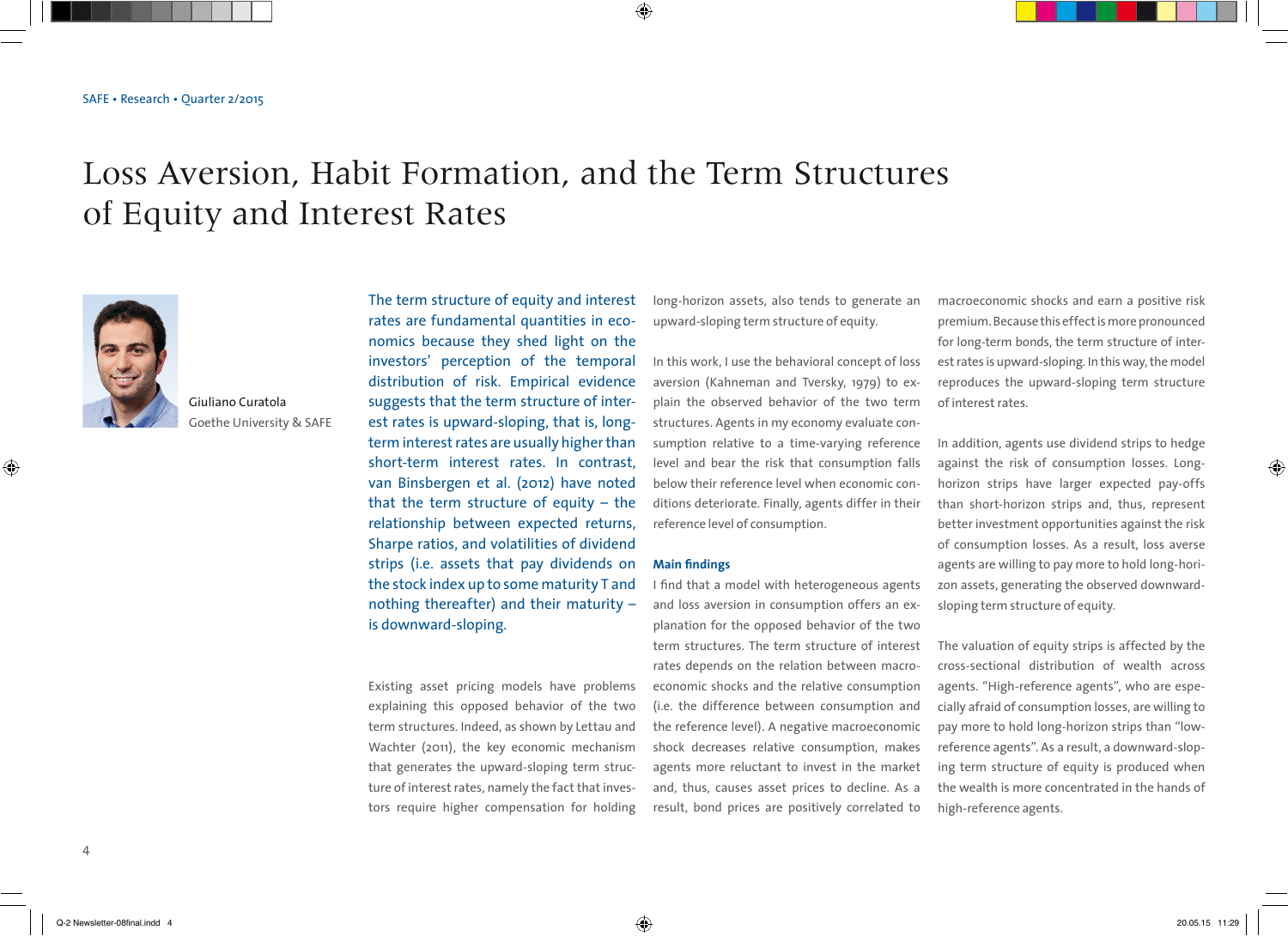Traditional models of habit formation have difficulties to explain term structure of equity because they do not allow consumption to fall below the reference level. However, when consumption losses are possible, the term structure of equity becomes downward-sloping because long-horizon assets are a better investment opportunity to hedge against the risk of consumption losses. Moreover, the effect of consumption losses on the term structure of equity is more pronounced when high-reference agents do not have sufficient wealth to make the prob-



#### Figure 1: The model-implied term structure of interest rates (upper panel), the model-implied expected excess returns of dividend strips (lower-left panel) and the model-implied volatility of dividend strips plotted against maturity (τ) expressed in months (lower-right panel)

ability of consumption losses negligible or when consumption losses are more severe (i.e. when the degree of loss aversion is high).

Besides the implication for the term structures of equity and interest rates, I also study the effect of loss aversion and heterogeneity in the reference level of consumption on the empirical properties of stock returns. The model generates a high equity premium, a low risk-free rate and a high volatility of stock returns consistent with the empirical data. Finally, the model also reproduces the counter-cyclical behavior of stock returns and stock return volatility.

#### **Conclusions and implications for future research**

To sum up, these results show that introducing consumption losses into standard consumptionbased asset pricing models allows for more flexibility in matching the empirically observed properties of asset returns. An interesting extension for future research would be to add multiple assets in the current framework and study the implications of consumption losses for the crosssection of stock returns and the value premium puzzle. However, modelling loss aversion in a

multiple asset framework will pose an additional question: are agents loss averse over single assets or over portfolios of assets? The answer to this question is not trivial and will have important implications for asset prices. This idea is left for future research.

#### **References**

**Lettau, M., Wachter, J. A.** (2011) "The term structures of equity and interest rates", Journal of Financial Economics, Vol. 101, pp. 90-113.

**Kahneman, D., Tversky, A.** (1979) "Prospect Theory: An Analysis of Decision under Risk",

Econometrica, Vol. 47, Issue 2, pp. 263-291.

## **van Binsbergen, J., Brandt, M., Koijen, R.** (2012) "On the Timing and Pricing of Dividends", The American Economic Review, Vol. 102, Issue 4, pp. 1596-1618.

*The full article was published in the Journal of Economic Dynamics & Control, Vol. 53 (2015), pp. 103- 122, and is available at:* http://www.sciencedirect. com/science/article/pii/S0165188915000287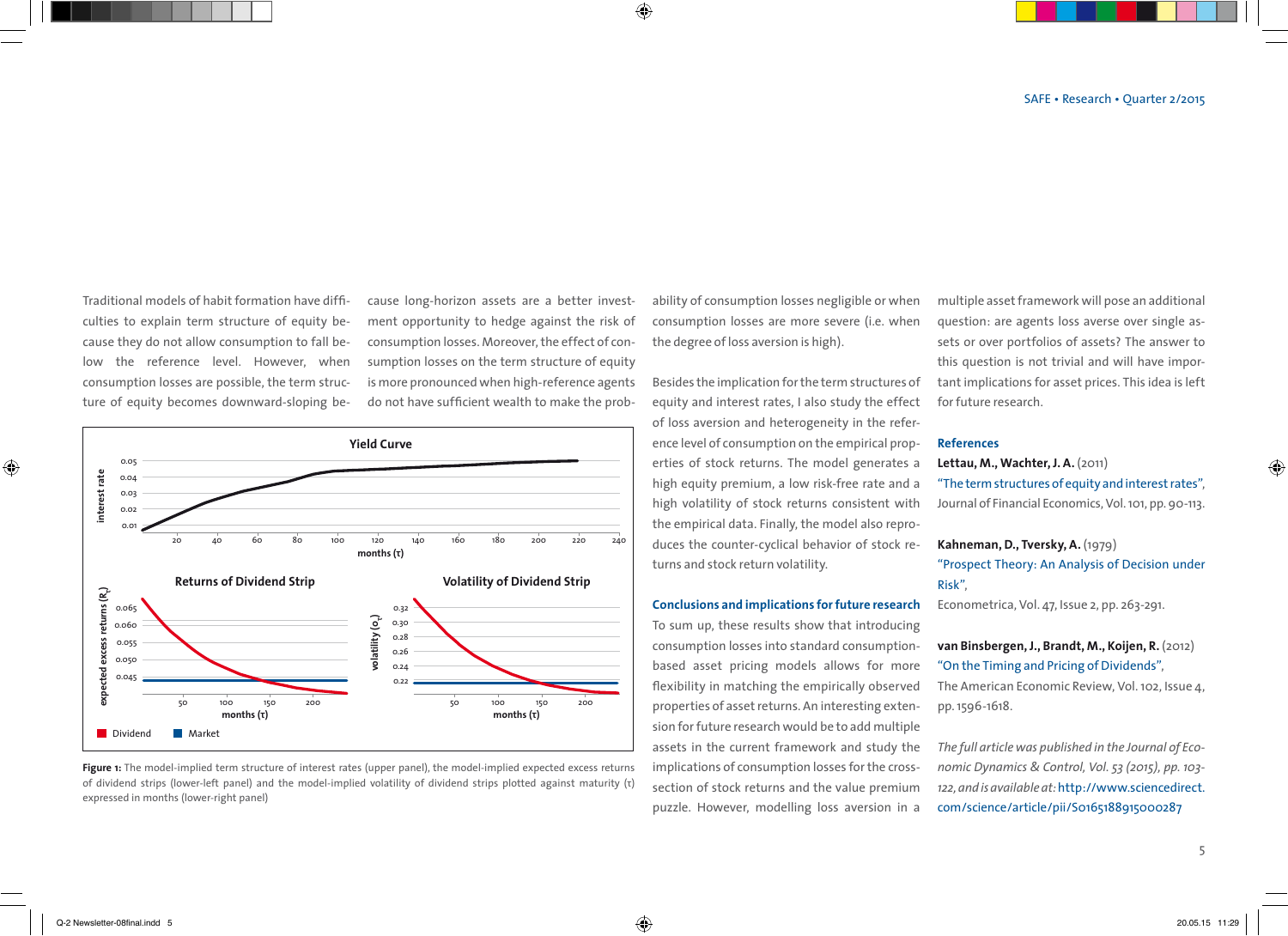# Going Public: How Stock Market Participation Changes Firm Innovation Behavior



Simone Wies Goethe University & SAFE



Christine Moorman Duke University

The process of bringing new products and services to the market is of high strategic relevance to firms. Considering its importance, firms have a strong incentive to invest in innovation. However, the high costs, the uncertain payoffs, and the difficulty of adequately measuring returns to innovation create challenges for firms.

This applies in particular to publicly listed firms that are prone to suffer from agency conflicts and in which managers are exposed to stock market incentives (Lerner et al. 2011). While such firms enjoy improved access to financial capital, their strategic choices are constrained because they have to meet short-term stock market expectations and disclosure requests. This tension translates into opposing impacts on firm innovation. On the one hand, improved financing from going public should encourage innovation. On the other hand, disclosure requirements and short-term stock market incentives may have a detrimental effect on innovation.

Our paper offers a unique view of how this tension translates into firm innovation strategies. Examining more than 40,000 product introductions from 1980 to 2011 in a sample of consumer packaged goods (CPG) firms that go public compared to a benchmark sample of firms that remain private, we study the effect of stock market listing on new product introductions.

## **Going public increases innovation level but reduces innovation riskiness**

We predict and find that going public increases the innovation levels of firms but reduces their innovation riskiness. Specifically, after going public, firms introduce a larger number of innovations and a larger variety of each innovation (i.e., different flavors, package sizes, etc.). At the same time, firms introduce fewer breakthrough innovations and fewer innovations into product categories in which they do not have experience.

Our paper offers important contributions to existing literature and practice. First, new product introductions are a more valid measure of firm innovation. R&D expenditures are not deterministically related to product introduction level or timing, and accounting rules make R&D expenditures a noisy measure of innovation. Likewise, patents are an unreliable indicator of innovation given that many patents are not exploited commercially and firms do not patent all innovations. Indeed, the firms in our sample patent only 8.7% of new products. Contributing to this noisy measure, employees often file marginal patents unlikely to produce innovations or file bundled claims as separate patents to receive company rewards. Given these challenges, examining new product introductions should allow stronger inferences about the effect of going public on firm innovation.

Second, using new product introductions offers an opportunity to examine an array of different dimensions of risk important to firm innovation strategy, including whether the innovation has breakthrough product features or whether it reflects the firm's market entry into new product categories. The latter allows us to examine the going-public effect on both product and market forms of innovation and not only on qualities of the offering as denoted in a patent. We also examine the tendency for publicly listed firms to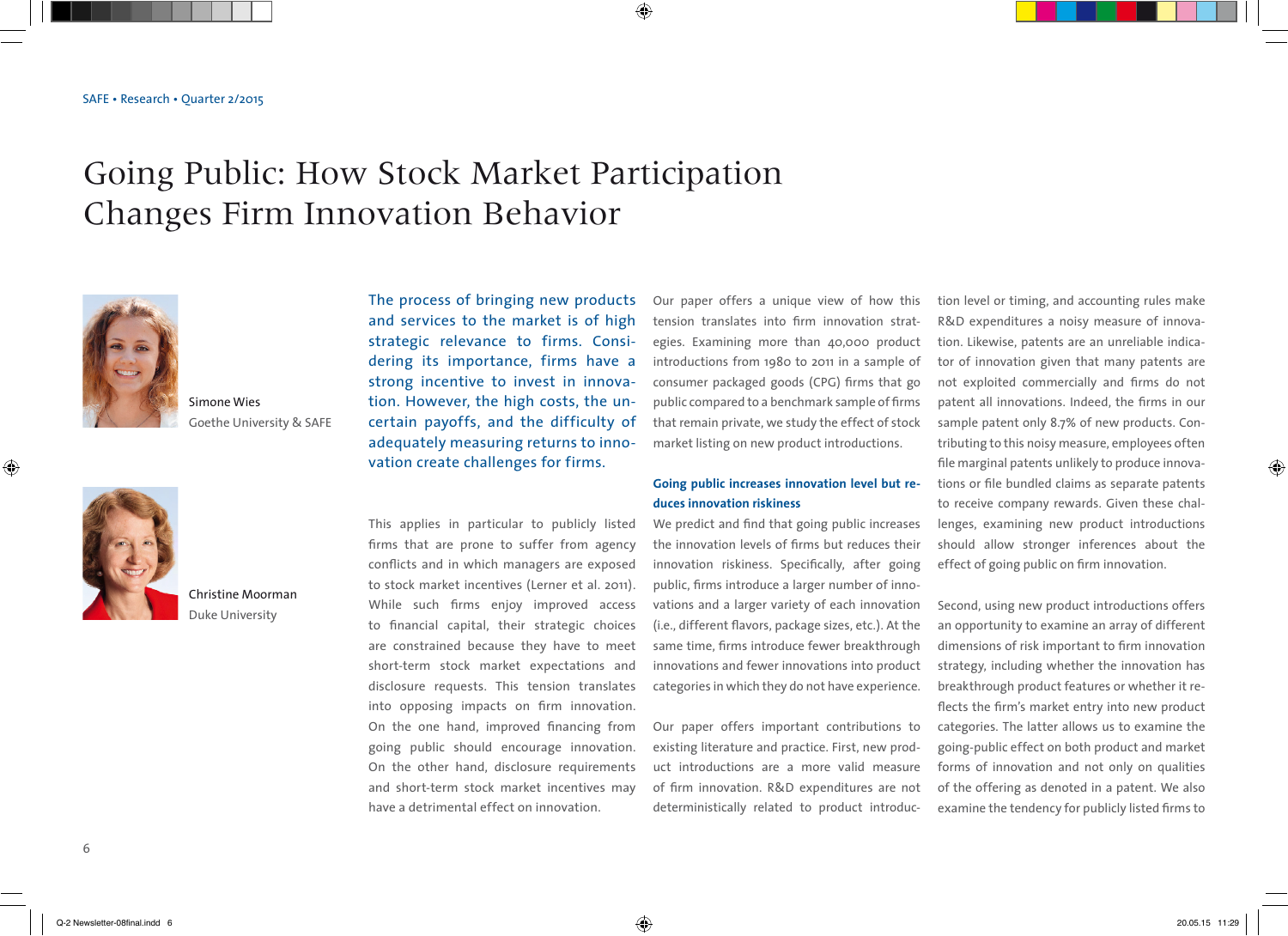minimize risk by offering variations of the same product – a strategy known as SKU (stock-keeping unit) proliferation in the CPG industry.

Third, studying firms in the CPG sector offers broader insights into a sector of considerable economic significance and one in which innovation plays an important role. Previous work has focused on industries, in general, or on firms in the technology sector – a sector that has more volatile and herd-like demand fluctuations, fragmented competitive environments, and contentious intellectual property conditions. Firms in the CPG sector face different regimes to appropriate value from innovations that may influence their innovation strategies. Fourth, we utilize the quasi-experimental IPO context to study stock market effects. Together with numerous tests to rule out selection concerns, reverse causality, and competing firm dynamics, this allows us to observe a shift in innovation associated with being a public firm.



**Figure 1:** Unconditional innovation outcomes around firm IPO: effects on the number of innovations, on the number of stock-keeping units per innovation, on the proportion of breakthrough innovations and on the number of new-to-the firm categories

We add to the generalizability of the going-public effect not only by studying firms in the CPG sector, but also by studying firms across a longer time series – up to 30 years before and after the IPO. This prolonged observation period ensures that our results reflect a stock market regime shift and not only short-term dynamics around the IPO.

### **How to continue introducing breakthrough innovations**

The net effect of an increase in the level of innovations and a decrease in the riskiness of those innovations after going public may have important consequences for the long-run performance of publicly listed firms. This is because breakthrough innovations generate considerably larger stock returns than incremental innovations. As Tellis, Prabhu, and Chandy (2009) observe, capital availability is not sufficient to ensure returns on innovation. Instead, firm performance is conditional on managers making the right kinds of innovation investments.

Finally, given these results, we attempt to understand if firms can defy the going-public effect and continue to introduce breakthrough innovations after going public. We identify a set of industry factors that shifts the publicly listed firm's calculus away from stock market incentives and toward product-market incentives. We find that industry factors associated with a

strong focus on appropriability and sales growth weaken the negative effect of going public on firm breakthrough innovation. Taken together, our results suggest that the stock market not only absorbs information, but also generates an incentive structure that impacts managerial decision-making regarding innovation. Thereby, it calls into question to which extent the economic institutions (i.e., the stock markets) in place to encourage investments into innovation projects can and do indeed fulfill this role.

#### **References**

**Lerner, J., Sorensen, M., Strömberg, P.** (2011) "Private Equity and Long-Run Investment: The Case of Innovation", Journal of Finance, Vol. 66, Issue 2, pp. 445-477.

**Sood, A., Tellis, G. T.** (2009) "Do Innovations Really Pay Off? Total Stock Market Returns to Innovation", Marketing Science, Vol. 28, Issue 3, pp. 442-456.

**Tellis, G. J., Prabhu, J. C., Chandy, R. K.** (2009) "Radical Innovation Across Nations: The Preeminence of Corporate Culture", Journal of Marketing, Vol. 73, Issue 1, pp. 3-23.

*The full article is forthcoming in Journal of Marketing Research and is available at:*  http://journals.ama.org/doi/abs/10.1509/ jmr.13.0289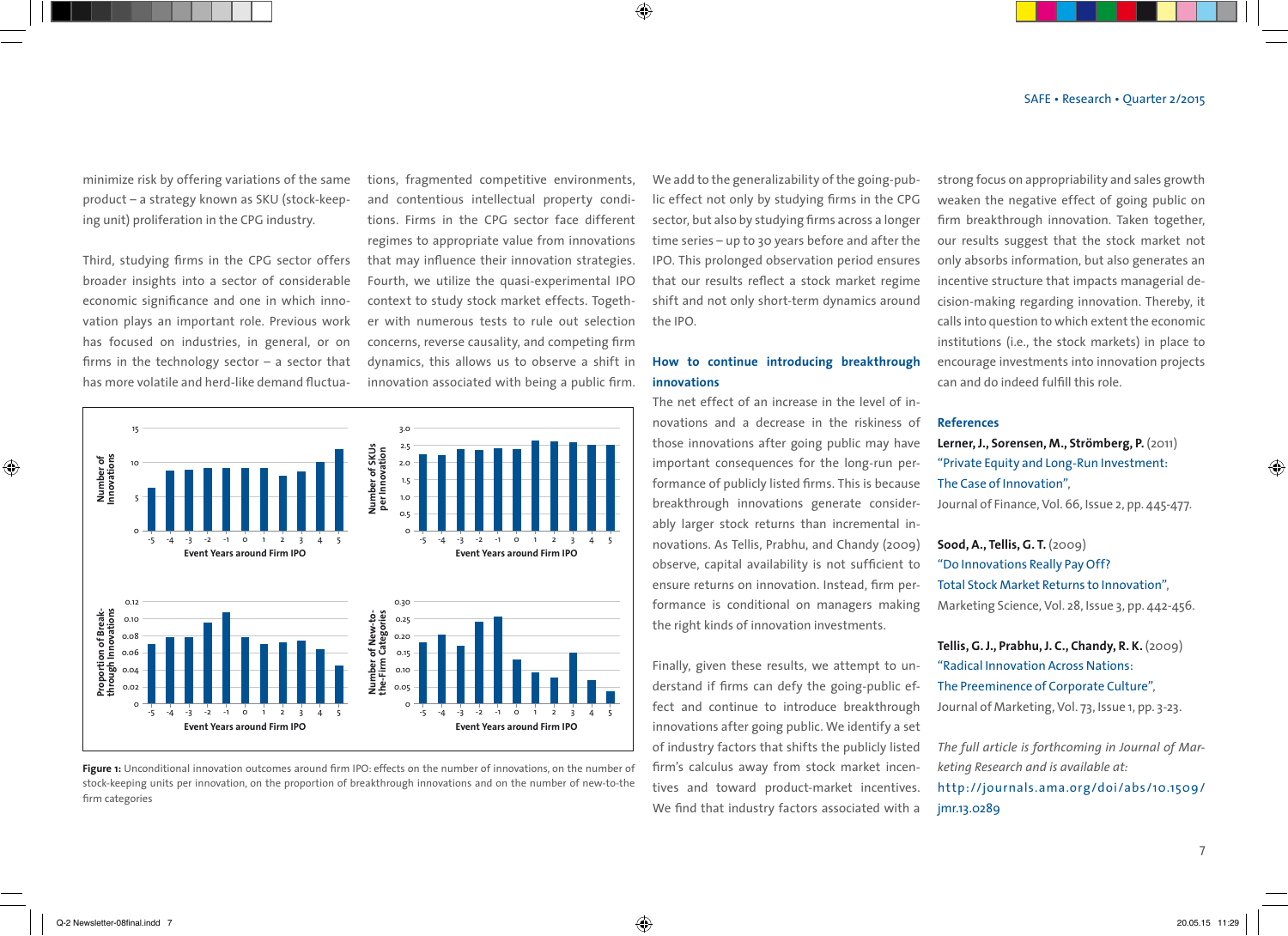## Interview: "Well Designed Guarantees and Flexibility can Increase the Propensity to Invest in Defined Contribution Retirement Products"



Raimond Maurer Goethe University & SAFE

Raimond Maurer holds the chair of investment, portfolio management and pension finance at Goethe University Frankfurt. He earned his habilitation, dissertation, and diploma in business administration from Mannheim University and has various experiences in policy and industry consulting (e.g., for the World Bank, European Central Bank, FED, Ministry of Social Affairs Baden Württemberg). He holds the degree of an honorary doctor from the University of St. Petersburg.

## **Which research questions are you currently focusing on?**

A large part of my current work is on retirement income security. Given that, all over the world,

state organized retirement security systems are complemented by privately funded schemes, we focus on two key questions: what can be done to improve public pension systems and what are appropriate privately funded products? From the perspective of the individual investor, we are also interested in the optimal mix of these two schemes.

## **A key challenge in this respect is to incentivize people to make provisions for retirement. A recent publication of yours looks at a relatively new product that proves to be quite successful in this endeavor.**

Many people are hesitant to invest in defined contribution retirement products – even if they know of their importance – because of the complexity of the matter and the risks behind equity investments. For fear of making mistakes, too many households do nothing. A way to address this problem is to give people more confidence in these products by providing appropriate guarantees. You can think of, for instance, a money-back return guarantee, such as downside asset protection from capital market shocks, in the accumulation phase, as well as, in the decumulation phase,

lifelong income guarantees, such as longevity risk protection. These are the key features of the investment linked retirement products, which our paper analyzes (Horneff et al. 2015).

#### **What are your findings?**

We investigate, by means of a realistically calibrated life cycle consumption and portfolio choice model, how households can benefit from an addition of the above mentioned guarantees. We look at a retirement product that provides an appropriate balance between well-designed return and income guarantees and sufficient upside potential, based on a diversified mutualfund style equity portfolio. It foresees an initial investment as well as further annual contributions. In addition to the guarantees, investors are allowed to withdraw parts of their assets during the entire accumulation phase. Most people will not use this flexibility which, of course, comes (like the guarantees) at a certain price. But it serves like an insurance against unforeseen income shocks, such as unemployment, when it helps to satisfy consumption needs. This feature thus makes it easier for people to commit to such a long-term retirement

product. After retirement, investors are free to use the accumulated money as they like. They can take out everything at once or only a fraction. Or they can convert the entire sum or a fraction into a lifelong income stream.

## **What amount of their savings should households invest in this kind of product?**

We look at the optimal asset allocation in a portfolio of stocks, bonds and investment-linked annuities. Naturally, for every individual, the optimal allocation will depend on the factors wealth, level and risk of labor income, age, and the overall economic situation on capital markets (interest rates, volatility). To give you an example: a 40-year-old single woman without children, average earner with high school degree, with moderate risk aversion, who has an initial wealth of 120,000 USD should optimally invest about 30% of her savings in such a retirement product and the rest in a combination of liquid stocks and bonds. This share should be increased as she comes nearer to retirement.

At the age of 65, she would take out parts of her accumulated assets and convert the rest into a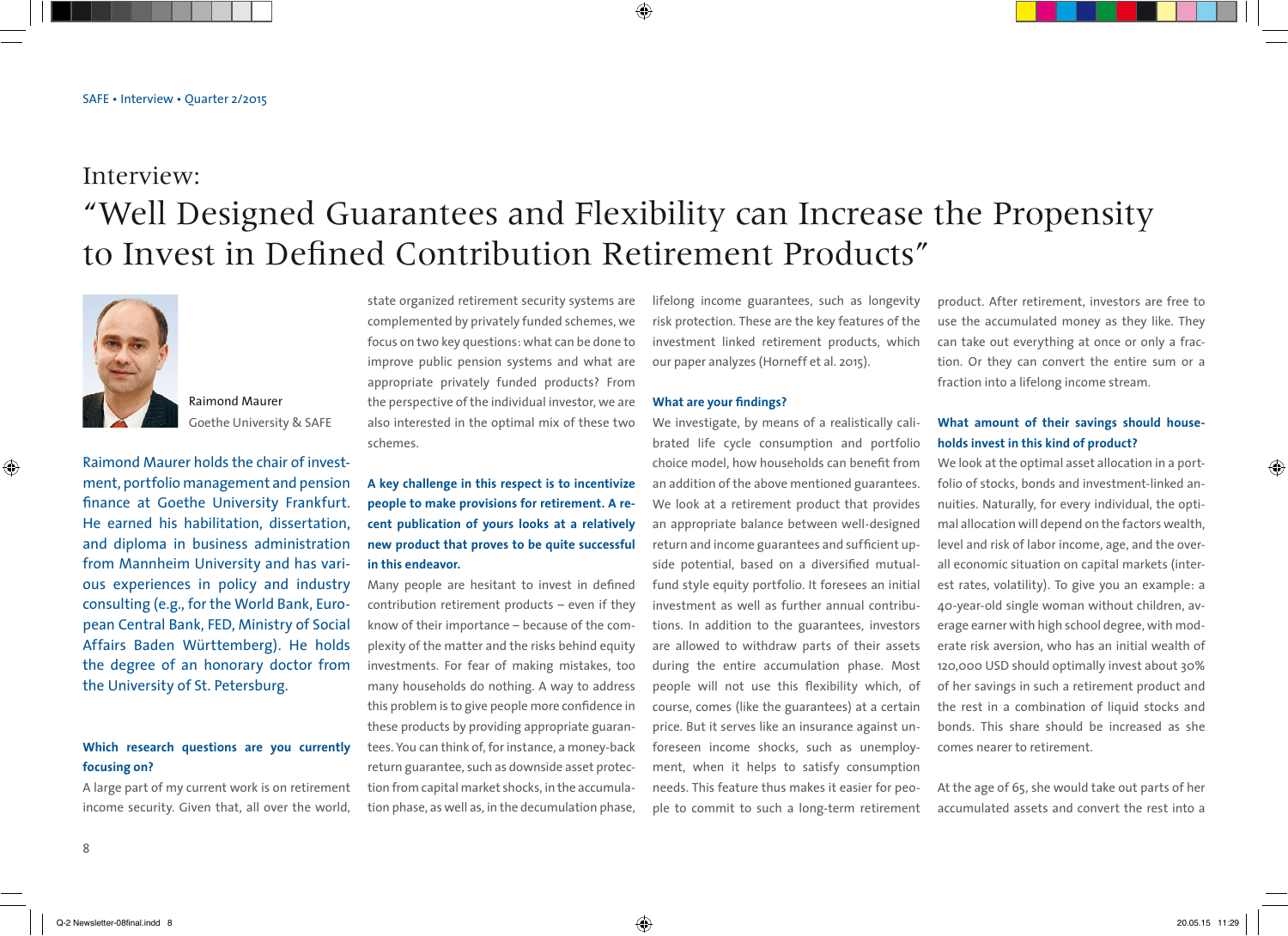

**Figure 1:** Differences in average consumption in a world with access to investment-linked retirement products with income and money-back return guarantees compared to a world without such retirement products

lifelong annuity. In an alternative setting, we allow to convert parts of the accumulated retirement assets into a longevity income annuity that would start paying out only at the age of 85. This feature increases her income at a time when she has probably spent most or all of her other savings and she is definitely no longer able to work. We find that this kind of hedging against living longer than the average population is quite cheap because it uses the possibility of risk pooling.

## **Is it possible to estimate the benefits for policyholders of these products?**

We analyze the welfare gains of individuals over their life cycle with and without this product assuming average labor income risk and interest rate risk. Figure 1 displays the differences in consumption opportunities between these two scenarios. The grey bars show the consumption gains over the life cycle for the full sample. As you can see, in the accumulation phase, the gains are moderate, but after retirement they become quite considerable. The black bars show the consumption benefits to those households who, without this product, would have been among the bottom 5% when looking at consumption opportunities. These are the people which get hit by phases of unemployment, stock market crashes and other misfortunes you may think of. As the figure shows, these especially unfortunate people would benefit enormously from the provided income and return guarantees. Again, the relative consumption gains

are greatest after retirement. As an overall result, we can say that investment-linked retirement products with income and money-back return guarantees increase the lifetime welfare of an individual by around 6.5%.

## **Given the beneficial effects of these products, should there be policy measures which incentivize households to invest in them?**

There is a current policy reform in the U.S. that, in fact, aims to incentivize individuals who have accumulated assets in individual retirement accounts (401(k) plans) to buy longevity income annuities. In Germany, we have the so called "Riester" products that also provide a moneyback guarantee in the accumulation phase and some flexibility after retirement allowing to take out 30% of assets as a lump sum. Also, they were the first to offer longevity income annuities from the age of 85, being a sort of pioneer in this area. However, in contrast to the U.S., there is a lot of too detailed regulation around this topic in Germany, hindering the industry to offer the degree of flexibility that makes retirement products especially attractive to young people. Importantly, return and income guarantees of retirement products should not be too high. Defined contribution plans with too high guarantees mutate, in fact, into defined benefit plans, and we know this can be very expensive.

#### **Selected Publications by Raimond Maurer**

**Horneff, V., Maurer, R., Mitchell, O. S., Rogalla, R.** (2015) "Optimal Life Cycle Portfolio Choice with Variable Annuities Offering Liquidity and Investment Downside Protection", forthcoming in Insurance: Mathematics and Economics.

**Horneff, V., Kaschützke, B., Maurer, R., Rogalla, R.** (2014) "Welfare Implications of Product Choice Regulation during the Payout Phase of

Funded Pensions", Journal of Pension Economics and Finance, Vol. 13, Issue 3, pp. 272-296.

**Hubener, A., Maurer, R., Rogalla, R.** (2014) "Optimal Portfolio Choice with Annuities and Life Insurance for Retired Couples", Review of Finance, Vol. 18, Issue 1, pp. 147-188.

#### **Maurer, R., Mitchell, O. S., Rogalla, R., Kartashov, V.** (2013)

"Lifecycle Portfolio Choice With Systematic Longevity Risk and Variable Investment-linked Deferred Annuities",

Journal of Risk and Insurance, Vol 80, Issue 3, pp. 649-676.

**Chai, J., Horneff, W. J., Maurer, R., Mitchell, O. S.** (2011) "Optimal Portfolio Choice over the Life-Cycle with Flexible Work, Endogenous Retirement,

and Lifetime Payouts", Review of Finance, Vol. 15, Issue 4, pp. 875-907.

**Horneff, W. J., Maurer, R., Rogalla, R.** (2010) "Dynamic Portfolio Choice with Deferred Annuities",

Journal of Banking and Finance, Vol 34, Issue 11, pp. 2652-2664.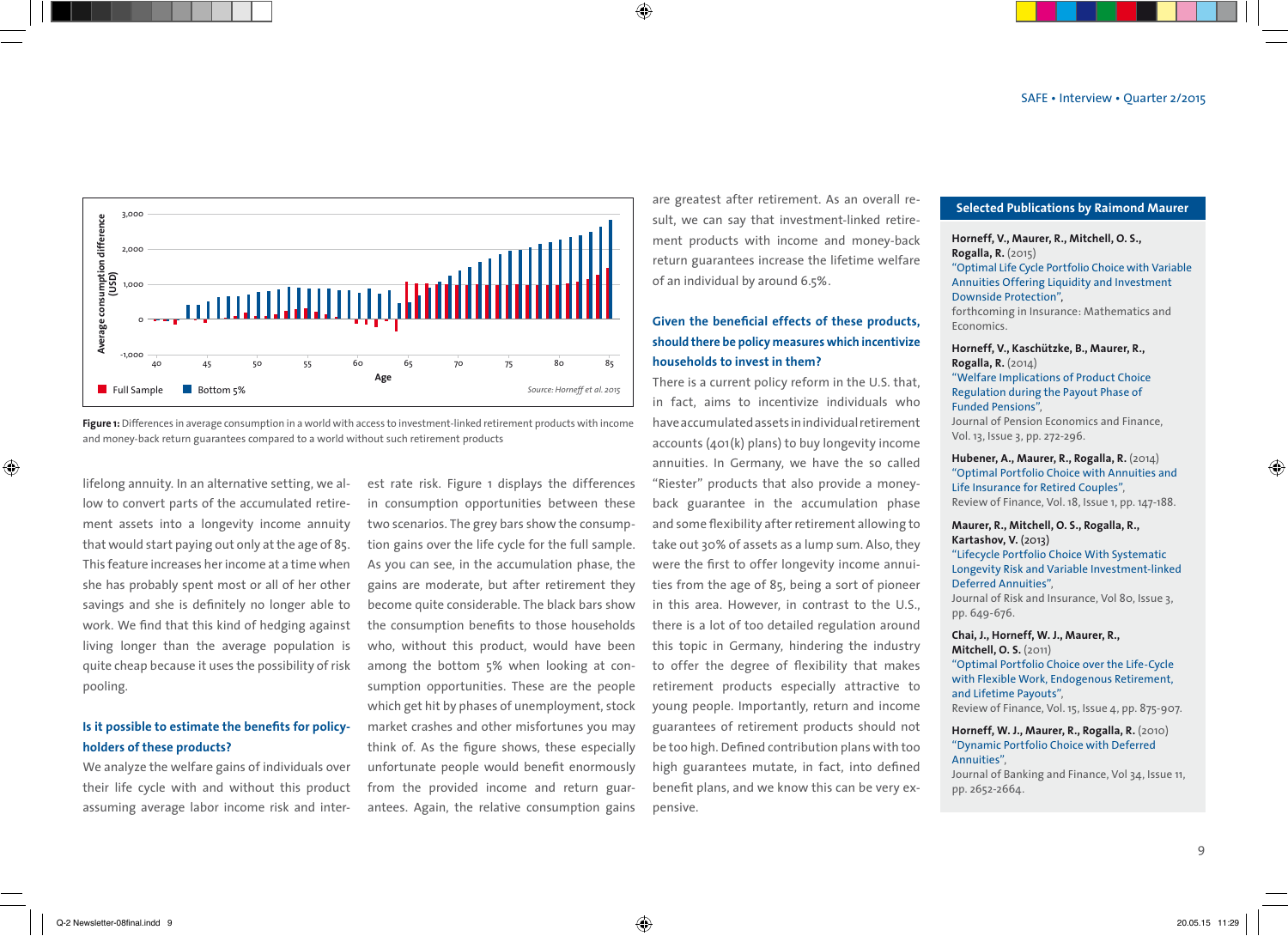# Would the Primary Law of the European Union Support a Eurozone Exit?



Helmut Siekmann Goethe University & SAFE

The Treaty of Maastricht imposed the strict obligation on the European Union (EU) to establish an economic and monetary union. The single currency was to become the legal tender in all Member States, unless an exemption was explicitly granted in the primary law of the EU. An exit from the eurozone, which is now frequently being discussed as one possible scenario which may help distressed member states to cope with their financial problems, is not provided for in the treaties.

The European Monetary Union (EMU) is an integral part of the EU and each Member State is obliged to introduce the euro. Exit from the eurozone, or the introcution of a parallel currency, both of which are being discussed quite frequently by economists, politicians and the media, are legally not possible and economically questionable.

#### **Exit or withdrawal from the euro**

While the Treaty of Lisbon provides for an exit from the EU – this can be done by simple notification of the European Council (Article 50(1) and (2) sentence 1 TEU) – an exit soley from the eurozone is not foreseen. The EMU does not form a separate legal entity, which could be exited without, at the same time, withdrawing from the EU as a whole. Member states which have not introduced the common currency have been granted an exemption by primary law. When they do introduce the euro, this exemption is revoked, as was the case for Greece by Council Decision 2000/427/EC.

It is legally not possible to reverse the revocation of an exemption, not even in the case of fraud or misrepresentation. The acts obliging all member states to introduce the euro were clearly designed to be complete, unconditional, and irrevocable. Otherwise, this would have left the door open for speculative pressure. All details were meticulously regulated. A way back was not contemplated and would have been contrary to the principle dominating the formation of the EU: an always closer integration and not a way back and forth (Article 1 TEU). Since these specific, conclusive rules exist, neither the general rules of the law of nations, nor the special rules on the termination of treaties can be used to substantiate a claim for withdrawal from the eurozone. This holds, in particular, for the Vienna Convention on the Law of Treaties, signed 23 May 1969 entering into force 27 January 1980.

#### **Introduction of a parallel currency**

It has also been proposed that a distressed Member State, such as Greece, could maintain the euro, but introduce a second (new) currency, parallel to the euro. It is highly questionable whether such a measure could mitigate the financial problems of the country, as all financial claims would still be denominated in euro. National legislation to change this would probably be void by breaching national and international civil rights statutes. Intricate problems of international private law and of constitutional rights protecting property and contracts would have to be solved.

In any case, such a measure would be illegal from the point of view of the primary law of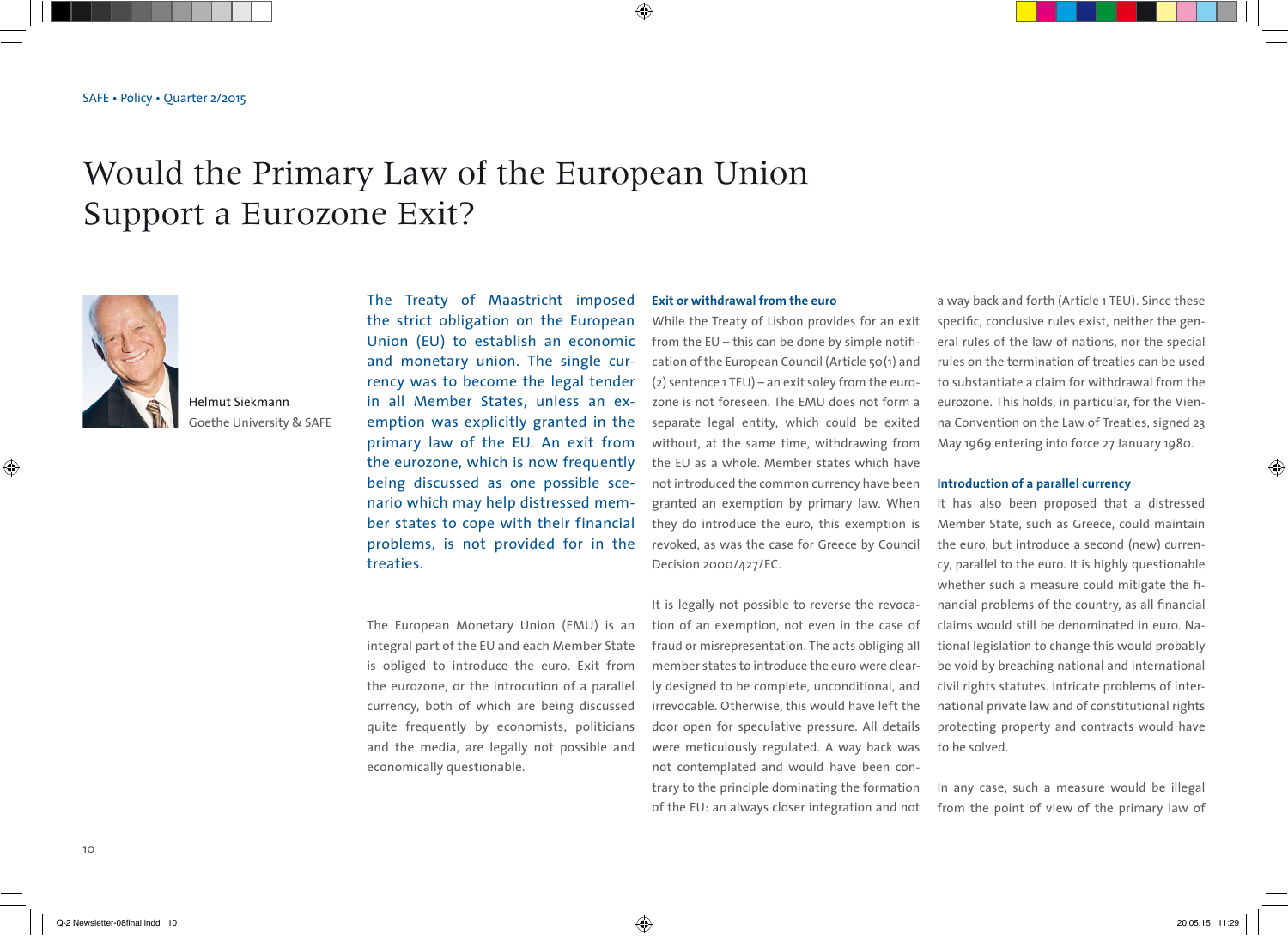the Union. Euro banknotes are the only legal tender within the Member States whose currency is the euro, Article 128(1), sentence 3 TFEU. Also, the secondary law categorically forbids a currency other than the euro, Article 2 sentence 1 Council Regulation (EC) No. 974/98. The sovereignty in monetary affairs of the euro Member States has been transferred to the Union. A statute trying to introduce, for example, a new drachma as legal tender would be void, with the result that nobody would have to accept it. For this reason, the action would also be useless from an economic point of view.

Neither the organs of the EU nor the Member States can legally grant an exemption or a waiver to these rules. If a new currency in substitution of the euro, or parallel to it, is introduced, in deviation from these rules, there will be severe consequences. All claims denominated in euro will remain in euro, regardless of the legal system by which they have been set up and regardless of national legislation. As long as the country remains in the EU, it has forfeited this part of its sovereignty.

## **Consequences of an illegal exit from the eurozone**

In case a new currency were introduced despite the contradicting rules of EU law, this would result in serious and hard to calculate problems, above all for the debt denominated in euro. It is already highly questionable, whether such debt would automatically be transformed into debt denominated in the new currency, especially as the old currency will continue to exist. The national government may, however, try to change the denomination of the existing debt by a unilateral administrative or legislative act. This act would have to be judged as void since the Member State whose currency is the euro does not have competences in monetary affairs any more. As its withdrawal from the Monetary Union or the introduction of a new (parallel) currency are illegal, the EU continues to command the exclusive competence in all monetary affairs.

In general, it can be assumed that EU law is the lex monetae governing obligations originating in a Member State. A change of the currency would at least be ineffective in view of the objective to reduce the burden of debt. This result

is independent of whether the law of the redenominating country or a foreign law is governing the underlying contracts. For example, it would be irrelevant whether a bond has been issued pursuant to the law of the United Kingdom or of Greece in case the Hellenic Republic would introduce a new currency. The fact according to which law the obligation has come into existence may only be used as a criterion for determining the lex monetae in situations of uncertainty about the applicable currency. This uncertainty is, however, not given in a case when a government by sovereign act changes the denomination referred to in a contract to another currency, e.g., from euro to "new drachma".

*The full article is available at:* http://safe-frankfurt.de/eurozone-exit

## **Selected Policy Center Publications**

**Böcking, H.-J., Gros, M., Worret, D.** (2015) "Stellungnahme zu den DCGK-Änderungs-Vorschlägen der Regierungs-Kommission Deutscher Corporate Governance Kodex", Policy Letter 38, SAFE Policy Center.

**Thiemann, M., Birk, M.** (2015) "The Regulation of Repo Markets: Incorporating Public Interest through a Stronger Role of Civil Society", White Paper 25, SAFE Policy Center.

**Weichenrieder, A. (Ed.)** (2015) "Austerity and Growth – Concepts for Europe", SAFE Policy Letter Collection No. 1, 2015.

**Weichenrieder, A.** (2015) "PPPs: Umgehung von Defizitregeln oder höhere Effizienz im Staatssektor?", Policy Letter 36, SAFE Policy Center.

**Weichenrieder, A.** (2015) "Greece: Threatening Recovery", Policy Letter 37, SAFE Policy Center.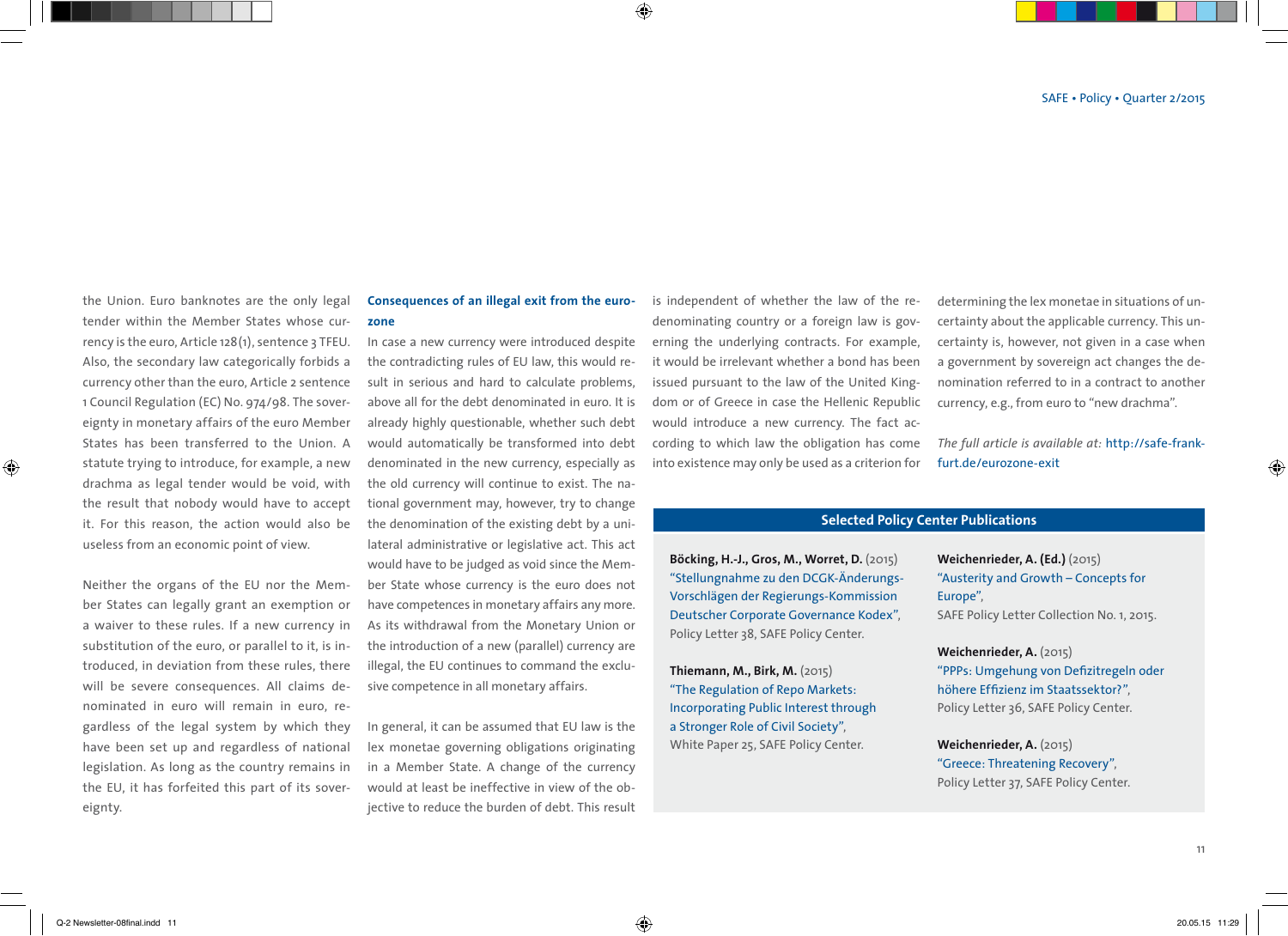## **Why Europe Performs Worse than the U.S.**



In a SAFE Policy Center Lecture on 25 March, Lorenzo Bini Smaghi, Chairman of the Board of Société Générale and former board member of the European Central Bank (ECB), addressed the question of why the recovery after the financial crisis has slowed down in the Eurozone compared to the United States. He outlined that real GDP per capita developed very similarly in both areas between 2007 and 2011 but diverged afterwards: while growing in the U.S., it is slightly decreasing in the Eurozone.

According to Bini Smaghi, it was not the austerity measures that have hindered growth in the Eurozone. He mentioned four alternative explanations: 1) In the U.S., banks started lending again to the non-financial corporate sector a few years after the crisis, so that a credit crunch could be avoided. In contrast, bank lending is still very low in the euro area. 2) Interest rates for ten-year bond yields in the U.S. have been below the nominal GDP growth rate since 2011 which made deleveraging much easier. In the euro area – except for Germany – the opposite occurred. 3) Whereas the U.S. Fed introduced quantitative easing (QE) in 2008, the QE program of the ECB started just recently. 4) Some countries in the euro area need structural reforms to make them competitive again.

## **Global Shifts End Growth Period**

Kiyohiko G. Nishimura, Professor of Economics at the University of Tokyo and former Deputy Governor of the Bank of Japan, argued in a SAFE Policy Lecture on 6 March that the massive monetary easing programs that are in place have not succeeded in bringing developed economies back

to pre-crisis growth rates. In his opinion, the low growth is caused by three simultaneous global shifts:

- The first one is the persistent fallout from the "great property bubbles" and financial crises in developed economies. Huge capital losses and severe balancesheet adjustments have caused persistently weaker demand; the efficiency of financial intermediation has been badly damaged, possibly for an extended period of time.
- Secondly, information and communication technologies have had a negative impact on employment in developed and emerging economies. Traditional medium-skilled jobs are being replaced by technologies. Therefore, more workers are employed in lowpaid, temporary jobs, leading to lower consumption in this group.
- Thirdly, the excessive optimism for economic growth caused by baby booms and medical advances has come to an end. This optimism, which was coupled with financial innovations enabling easy credit, caused vast credit expansion and thus property bubbles. So, in Nishimura's view, it is of utmost importance to avoid asset price bubbles. Further, he insisted that policy makers should adjust to the decreasing effectiveness of conventional monetary policy tools.

## **Second International Conference on Sovereign Bond Markets**



On 10 and 11 March, SAFE, together with the Center for Financial Research at Waseda University (Japan), the Stern Salomon Center for the Study of Financial Institutions (NYU/U.S.) and the ECB, co-sponsored the Second International Conference on Sovereign Bond Markets. The conference held in Frankfurt and co-organized by SAFE Program Director Loriana Pelizzon was the second of three conferences and dealt with the topic "Determinants of Sovereign Bonds Yields and the Effectiveness of Central Bank Intervention".

The keynote lecture was held by Raghuram Rajan, Governor of the Reserve Bank of India, who discussed the determinants of sovereign debt sustainability. The two-day event was organized in five academic sessions focusing on "Repo markets and sovereign bonds", "Drivers of euro area sovereign bond spreads", "Impact of non-standard measures on sovereign bond markets", "Drivers of liquidity in sovereign bond markets" and "Modelling yield curve dynamics". A policy panel discussed the impact of central banks' non-standard-measures on sovereign bond markets.

The objective of the conference series is to provide academics, practitioners and policy makers with an opportunity to discuss both the causes and implications of recent events in sovereign bond markets and to suggest fruitful directions for future research. The first conference on "Liquidity, Credit Risk and the Effectiveness of Central Bank Intervention" took place in Tokyo in 2014, the third will be in New York in 2016.

## **SAFE Workshop on "Say-on-Pay"**

On 6 March, the SAFE workshop "Sayon-Pay" brought together distinguished scholars from both law and finance to discuss shareholder involvement in compensation decisions – the patent remedy that regulators choose to apply across jurisdictions when they aim to cure perceived deficits in executive pay. The latest add-on to this already impressive track record can be found in arts. 9a and 9b of the European legislature's proposal for a revised Shareholder Rights Directive. However, this relative uniformity in the general approach should not disguise the considerable variation in the respective institutional arrangements. At least in part, the observed differences can be traced to disagreement on say-on-pay's merits in general and its adequate design in particular. The workshop's participants, discussing topics such as "agency versus hold-up: on the impact of binding say-on-pay on shareholder value" and "outsourcing shareholder voting to proxy advisory firms", came from the universities of Mannheim, Marburg, Milan, Navarra, Tilburg, Zurich and SAFE/Goethe University. Ricardo Correa, Chief Economist of the Board of Governors of the Federal Reserve System, presented a paper on "Say on Pay Laws, Executive Compensation, CEO Pay Slice, and Firm Value Around the World". The workshop was organized by the SAFE professors Brigitte Haar, Tobias Tröger and Uwe Walz.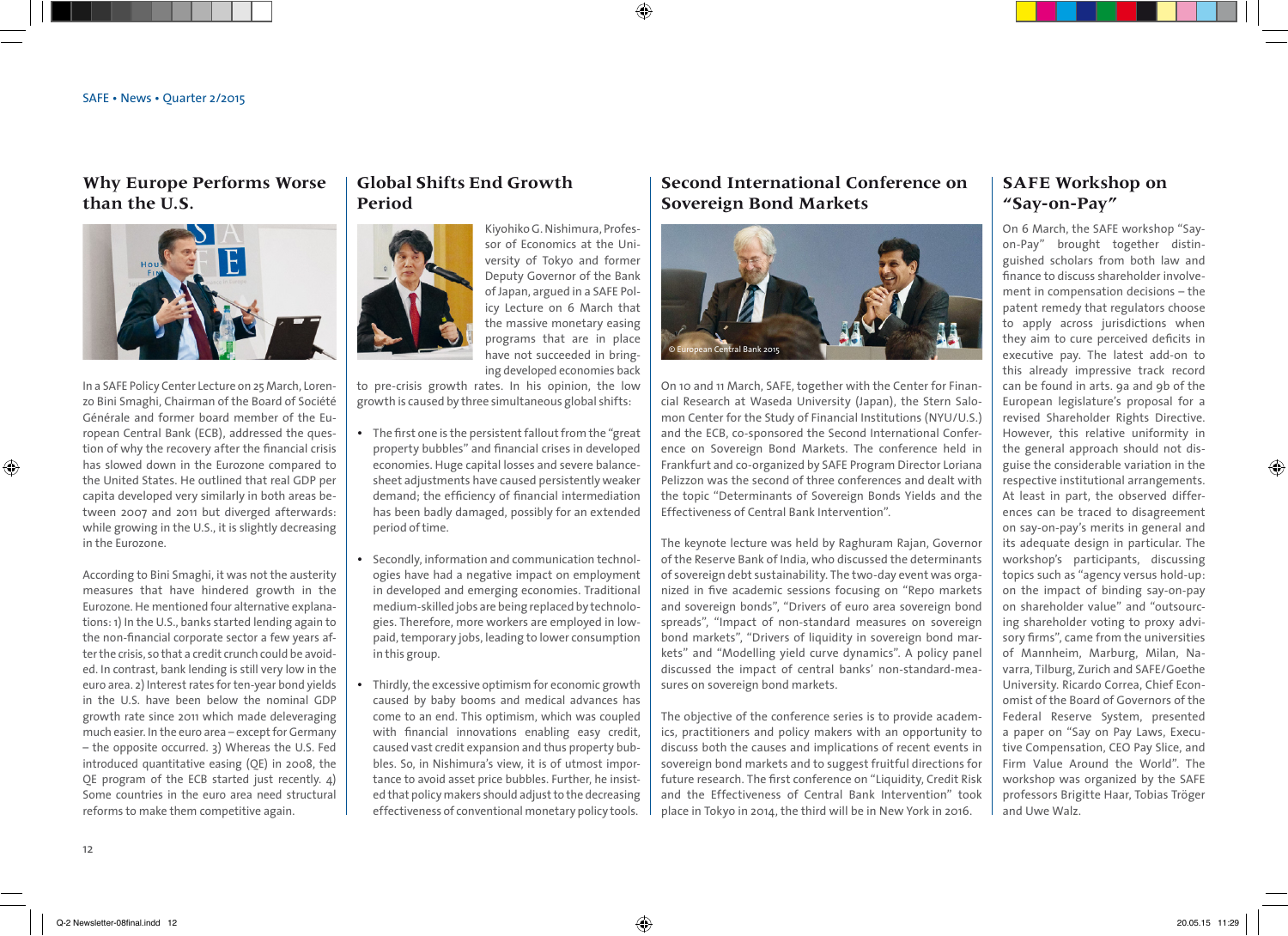## Selected Publications

**Andres, C., Doumet, M., Fernau, E., Theissen, E.**   $(2015)$ 

## "The Lintner Model Revisited: Dividends Versus Total Payouts",

Journal of Banking and Finance, Vol. 55, pp. 56-69.

**Baghestanian, S., Walker, T. B.** (2015) "Anchoring in Experimental Asset Markets",

forthcoming in Journal of Economic Behavior and Organization.

**Behn, M., Haselmann, R., Wachtel, P.** (2015) "Pro-Cyclical Capital Regulation and Lending", forthcoming in The Journal of Finance.

**Bressan, S., Pace, N., Pelizzon, L.** (2015) "Health Status and Portfolio Choice: Is their Relationship Economically Relevant?",

International Review of Financial Analysis, Vol. 32, pp. 109-122.

## **Clapham, B., Zimmermann, K.** (2015)

### "Price Discovery and Convergence in Fragmented Securities Markets",

forthcoming in the 32nd International Conference of the French Finance Association, Cergy, France.

## **Gal, J., Wandt, M.** (2014)

### "Europäisierung und Transnationalisierung im Versicherungsrecht",

in 100 Jahre Rechtswissenschaft in Frankfurt – Erfahrungen, Herausforderungen, Erwartungen, pp. 629-654.

### **Haar, B.** (2015) "§§ 9, 10 KAGB",

forthcoming in Moritz, J., Klebeck, U. (Eds.), Frankfurter Kommentar zum Kapitalanlagerecht Band 1: KAGB (Kapitalanlagegesetzbuch).

## **Langenbucher, K.** (2015) "50 Jahre Aktiengesetz – Aktien- und Kapitalmarktrecht",

forthcoming in Zeitschrift für Unternehmensund Gesellschaftsrecht (ZGR).

**No. 99 Grupp, M., Rauch, C., Umber, M., Walz, U.**  "The Influence of Leveraged Buyouts on Target Firms' Competitors"

> "Optimal Asset Allocation for Intercon nected Life Insurers in the Low Interest Rate Environment Under

**No. 95 Pelizzon, L., Subrahmanyam, M. G., Tomio, D., Uno, J.** 

"Banking Union and the Governance of Credit Institutions – A Legal

"Sovereign Credit Risk, Liquidity, and ECB Intervention: Deus Ex Machina?"

Solvency Regulation"

"The Effects of Contingent Convertible (CoCo) Bonds on Insurers' Capital Requirements Under Solvency II"

**No. 98 Niedrig, T., Gründl, H.** 

**No. 97 Niedrig, T.** 

**No. 96 Binder, J.-H.** 

Perspective"

**Lipatov, V., Weichenrieder, A.** (2015) "Welfare and Labor Supply Implications of Tax Competition for Mobile Labor", forthcoming in Social Choice and Welfare.

**Niedrig, T., Gründl, H.** (2015) "The Effects of Contingent Convertible (CoCo) Bonds on Insurers' Capital Requirements under Solvency II",

forthcoming in The Geneva Papers on Risk and Insurance: Issues and Practice.

## **Recent SAFE Working Papers**

- **No. 94 Lambert, C., Noth, F., Schüwer, U.** "How Do Banks React to Catastrophic Events? Evidence from Huricane Katrina"
- **No. 93 Hebous, S., Zimmermann, T.**  "Revisiting the Narrative Approach of Estimating Tax Multipliers"
- **No. 92 Hambel, C., Kraft, H., Schwartz, E. S.** "Optimal Carbon Abatement in a Stochastic Equilibrium Model with Climate Change"
- **No. 91 Hüser, A.-C.**  "Too Interconnected to Fail: A Survey of the Interbank Networks Literature"
- **No. 90 Topal, P.**  "Fiscal Stimulus and Labor Market Flexibility"
- **No. 89 Braun, J., Weichenrieder, A. J.**  "Does Exchange of Information between Tax Authorities Influence Multinationals' Use of Tax Havens?"

## **Tröger, T.** (2015) "Vertragsrechtliche Fragen negativer Zinsen auf Einlagen",

Neue Juristische Wochenschrift (NJW), 68. Jahrgang 2015, pp. 657-661.

## **Vogel, E., Ludwig, A., Börsch-Supan, A.** (2015) "Aging and Pension Reform: Extending the Retirement Age and Human Capital Formation", forthcoming in Journal of Pension Economics and Finance.

- **No. 88 Faia, E., Weder di Mauro, B.** "Cross-Border Resolution of Global Banks"
- **No. 87 Aldasoro, I., Delli Gatti, D., Faia, E.** "Bank Networks: Contagion, Systemic Risk and Prudential Policy"
- **No. 86 Brugiavini, A., Cavapozzi, D., Padula, M., Pettinicchi, Y.** "Financial Education, Literacy and Investment Attitudes"
- **No. 85 Kraft, H., Munk, C., Wagner, S.** "Housing Habits and Their Implications for Life-Cycle Consumption and Investment"
- **No. 84 Maurer, R., Mitchell, O. S., Rogalla, R., Schimetschek, T.** "Will They Take the Money and Work? An Empirical Analysis of People's Willingness to Delay Claiming Social Security Benefits for a Lump Sum"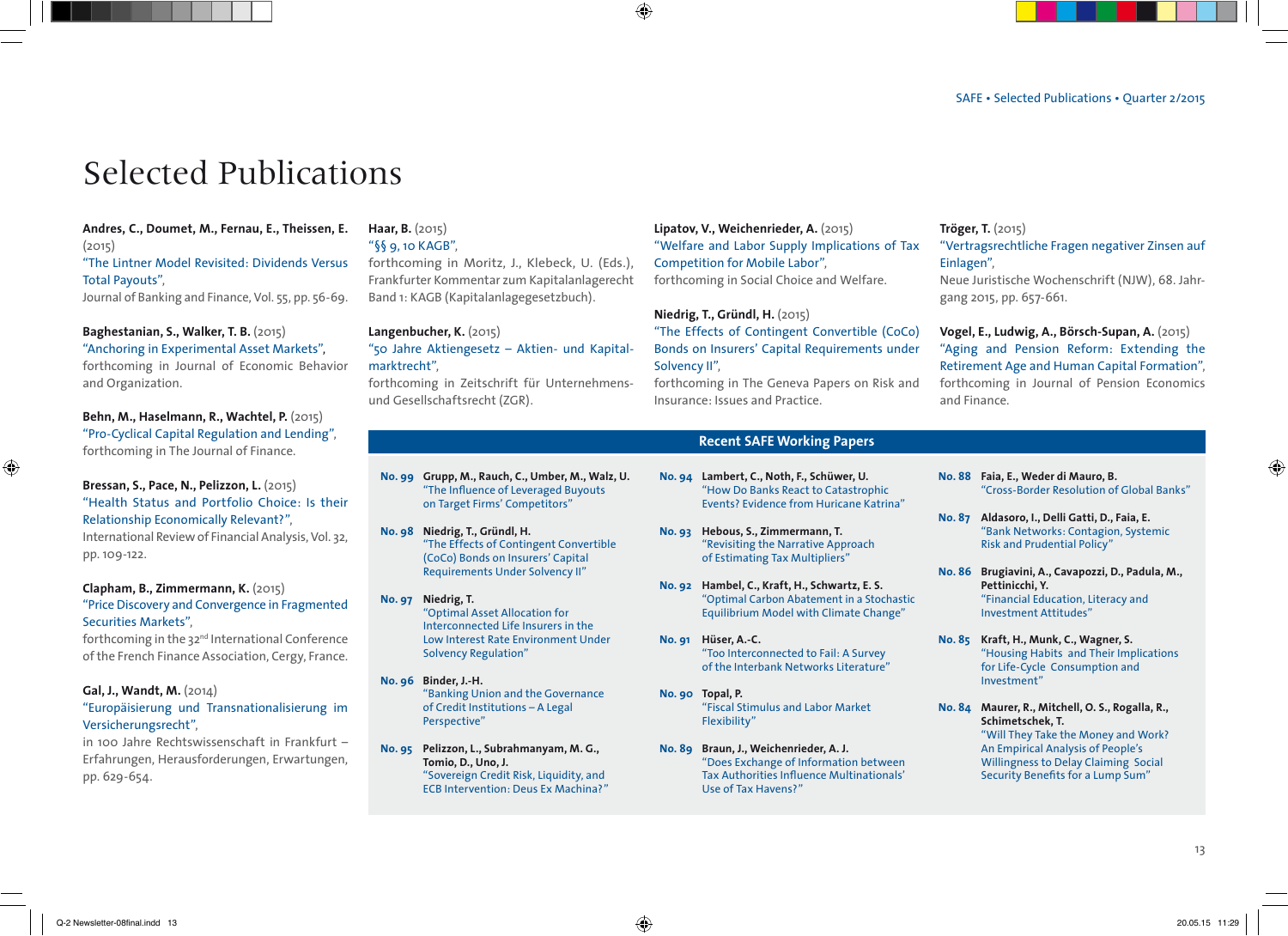# Macroprudential Policies in Europe: A Work in Progress



Erkki Liikanen Governor of the Bank of Finland

In November last year, the European Central Bank (ECB) took over the responsibility of supervising banks in the euro area. It is less well known that, at the same time, the ECB became the ultimate macroprudential decision maker in the European banking union. More specifically, the ECB can apply higher requirements for specific macroprudential tools than proposed by the designated national macroprudential authorities if it deems that the suggested national measures are inadequate.

In contrast to the single monetary policy, macroprudential policy in the banking union is a joint responsibility of different authorities. The main responsibility for macroprudential policy lies with the national authorities. They are best positioned to detect countryspecific systemic risks and to take the appropriate measures to address them.

The role of the ECB in macroprudential policy is to enhance national policies and to reduce the inaction bias inherent in taking unpopular and intrusive national actions. The ECB will help to identify potential financial stability risks and foster a coordinated stance for macroprudential policies among the euro area Member States. The European Systemic Risk Board (ESRB) in turn monitors the development of EU-wide cross-border and crosssectional systemic risks and provides guidance and recommendations to the national authorities.

A necessary precondition for successful macroprudential policies – both at the national level and for the banking union as a whole – is the availability of sufficient macroprudential tools. Importantly, the Capital Requirements Regulation and Directive (CRR/CRD IV) provide the ECB and the national authorities with a common minimum set of macroprudential tools for the banking sector. These include, for example, countercyclical capital buffer requirements, capital surcharges for systemically important institutions and minimum risk weights for real estate exposures.

However, I would argue that in most euro area countries the national toolkit should be strengthened. For example, in many countries the tools for containing excesses in housing markets and for building resilience against the realization of housing-related risks are not strong enough. We should also develop new tools to address systemic risks potentially developing in the so-called shadow banking sector.

The availability of strong national macroprudential toolkits and the courage to use the tools are of utmost importance in the current environment of very low interest rates. While the ECB´s current monetary policy measures are necessary to achieve its primary objective of maintaining price stability and to ensure that inflation does not remain too low for too long, I am aware that the current monetary policy measures may have unintended side effects on the financial system.

The ECB's governing council closely monitors the potential risks to euro area financial stability, including those related to excessive risk taking. Currently, these risks are contained; but, should they begin to get out of hand, macroprudential policy would be best suited to address them.

It is clear that there is much work to be done in order to make the European financial system safer. Evaluating the sufficiency of the toolkits of both national authorities and the ECB, as well as learning how to use the new tools most effectively, is a work in progress that needs to be continued. But I strongly believe that we are taking important steps in the right direction.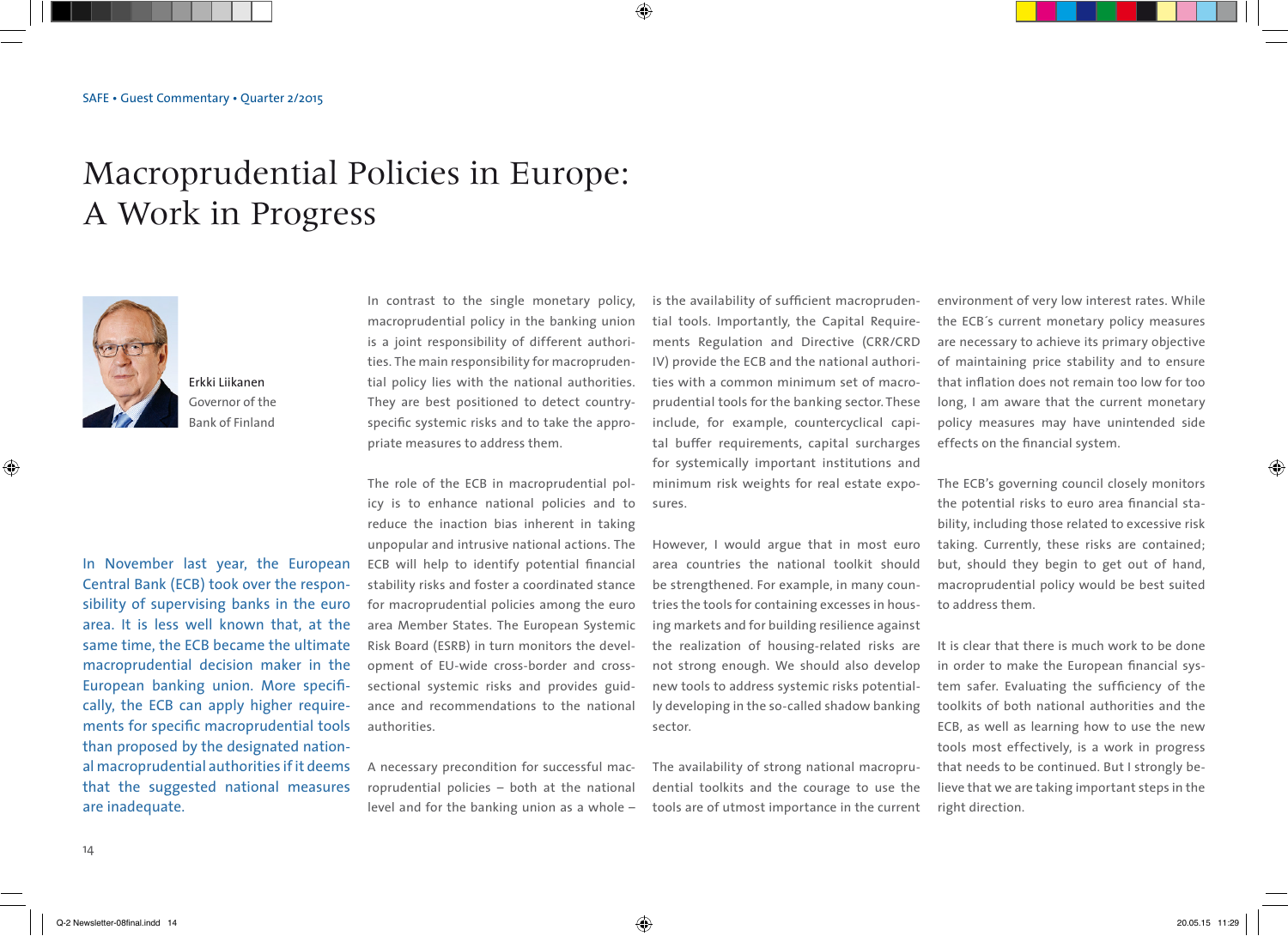## Events

| TUESC<br>June<br>5.00                                               |                                                                                                                                                                                                                               |                                             |
|---------------------------------------------------------------------|-------------------------------------------------------------------------------------------------------------------------------------------------------------------------------------------------------------------------------|---------------------------------------------|
| Monday, 1st<br>$6.00 \text{ pm} - 7.30 \text{ pm}$                  | <b>CFS Lecture</b><br>Bank der Zukunft – Wie Digital Natives die<br>Finanzbranche verändern<br>Speaker: Stefan Krause, Deutsche Bank                                                                                          | June,                                       |
| Tuesday, 2 <sup>nd</sup><br>$2.15$ pm $-$ 3.45 pm                   | Frankfurt Seminar in Macroeconomics -<br>ioint with SAFE<br><b>Investment and Black Swans: Rational Disappoint-</b><br>ment Based on Almost Objective Beliefs<br>Speaker: Christos Koulovatianos, University of<br>Luxembourg | July, F<br>June,<br>July, F<br><b>Tuesc</b> |
| Tuesday, 2 <sup>nd</sup><br>4.15 pm - 5.30 pm                       | Finance Seminar - joint with SAFE<br>Speaker: Erwan Morellec, Ecole Polytechnique<br>Federale de Lausanne                                                                                                                     | 2.15 p<br><b>Tuesc</b>                      |
| Monday, 8 <sup>th</sup><br>5.00 pm                                  | <b>EFL Jour Fixe</b><br>Cryptocurrencies - Usage and User Intentions<br>Speaker: Martin Haferkorn, EFL                                                                                                                        | 4.15 p<br>Wedr                              |
| Tuesday, 9 <sup>th</sup><br>4.15 $pm - 5.30$ pm                     | Finance Seminar - joint with SAFE<br>Speaker: Stephan Siegel, University of Washington                                                                                                                                        |                                             |
| Tuesday, 9 <sup>th</sup><br>$2.15$ pm $-$ 3.45 pm                   | <b>Frankfurt Seminar in Macroeconomics -</b><br>joint with SAFE<br>Screening as a Unified Theory of Delinquency,<br><b>Renegotiation, and Bankruptcy</b><br>Speaker: Igor Livshits, University of Western Ontario             | Tuesc<br>$2.15$ $p$<br><b>Tuesc</b>         |
| Tuesday, 9 <sup>th</sup>                                            | <b>SAFE and CFS Lecture</b><br>Speaker: Jim Yong Kim, President of the World Bank                                                                                                                                             | 4.15 p<br><b>Tuesc</b><br>5.00              |
| Wednesday, 10 <sup>th</sup><br>6.00 pm                              | <b>SAFE Policy Center Panel Discussion</b><br>Speaker: Thomas Mosk, SAFE, and Joris Luyendijk,<br>The Guardian                                                                                                                |                                             |
| Thursday, $11^{\text{th}}$ –<br>Friday, 12 <sup>th</sup><br>6.00 pm | Karel's Club-Executive Networks<br><b>Limits of Insurability</b><br>Speaker: Karel van Hulle, Goethe University                                                                                                               |                                             |
| Tuesday, 16 <sup>th</sup><br>$2.15$ pm $-$ 3.45 pm                  | Frankfurt Seminar in Macroeconomics -<br>joint with SAFE<br>Speaker: Charles Noussair, Tilburg University                                                                                                                     | Wedr<br>12.00                               |
| Tuesday, 16 <sup>th</sup><br>4.15 pm - 5.30 pm                      | Finance Seminar - joint with SAFE<br>Speaker: Hendrik Hakenes, University of Bonn                                                                                                                                             | Mono<br>5.00                                |

| Tuesday, 16 <sup>th</sup><br>5.00 $pm - 6.30$ pm       | <b>CFS Lecture</b><br>Less significant institutions: Wie direkt wird die<br>indirekte Aufsicht der EZB?<br>Speaker: Joachim Wuermeling, Verband der Sparda<br>Banken e.V.                                     |
|--------------------------------------------------------|---------------------------------------------------------------------------------------------------------------------------------------------------------------------------------------------------------------|
| June, Friday, 19 <sup>th</sup> –<br>July, Friday, 17th | <b>GBS Open Course</b><br><b>Management of Non-Financial Risks</b><br>Speaker: Thomas Kaiser, Goethe University and KPMG                                                                                      |
| June, Friday, $19^{th}$ –<br>July, Friday, 17th        | <b>GBS Open Course</b><br><b>Bank's Risk Governance and Regulation</b><br>Speaker: Wolfgang Hartmann, FIRM                                                                                                    |
| Tuesday, 23rd<br>$2.15$ pm $-$ 3.45 pm                 | <b>Frankfurt Seminar in Macroeconomics –</b><br>joint with SAFE<br>Speaker: Michaela Pagel, Columbia University                                                                                               |
| Tuesday, 23rd<br>4.15 pm - 5.30 pm                     | Finance Seminar – joint with SAFE<br>Speaker: Antje Berndt, NC State University                                                                                                                               |
| Wednesday, 24 <sup>th</sup>                            | 37 <sup>th</sup> Symposium of the Institut für bankhistorische<br>Forschung e.V.<br><b>Debt – Economic, Political and Moral Consequences</b><br>organized jointly with Deutsche Bundesbank and SAFE           |
| Tuesday, 30 <sup>th</sup><br>$2.15$ pm $-$ 3.45 pm     | <b>Frankfurt Seminar in Macroeconomics -</b><br>joint with SAFE<br>Speaker: Konstantin Milbradt, Northwestern<br>University                                                                                   |
| Tuesday, 30 <sup>th</sup><br>4.15 pm - 5.30 pm         | Finance Seminar – joint with SAFE<br>Johannes Stroebel, NYU Stern                                                                                                                                             |
| Tuesday, 30 <sup>th</sup><br>5.00 $pm - 7.00$ $pm$     | <b>CFS Lecture (book presentation)</b><br><b>Reputational Risk Management in Financial</b><br><b>Institutions</b><br>Speaker: Thomas Kaiser, Goethe University and<br>KPMG, and Petra Merl, UniCredit Bank AG |
|                                                        | July                                                                                                                                                                                                          |
| Wednesday, 1st<br>12.00 $pm - 1.00$ pm                 | <b>IMFS Working Lunch</b><br>Speaker: Tobias Adrian, Federal Reserve Bank of<br>New York                                                                                                                      |
| Monday, 6 <sup>th</sup>                                | <b>EFL Jour Fixe</b>                                                                                                                                                                                          |

#### 5.00 pm **A New Approach to Measure a Firms' Profit-at-Risk – From Losing Visibility in Organic Search Results**  Speaker: Bernd Skiera, Goethe University

| Tuesday, 7 <sup>th</sup><br>$2.15$ pm $-$ 3.45 pm   | <b>Frankfurt Seminar in Macroeconomics -</b><br>joint with SAFE<br>Speaker: Alexander Monge-Naranjo, St. Louis Fed                                                                   |  |
|-----------------------------------------------------|--------------------------------------------------------------------------------------------------------------------------------------------------------------------------------------|--|
| Tuesday, $7th$<br>4.15 $pm - 5.3$ o pm              | Finance Seminar – joint with SAFE<br>Speaker: Ivo Welch, UCLA Anderson School of<br>Management                                                                                       |  |
| Wednesday, 8 <sup>th</sup><br>$12.15$ pm $-1.45$ pm | <b>SAFE Policy Center Lecture</b><br>Long-Term Fiscal Sustainability in Advanced<br><b>Economies</b><br>Speaker: Alan J. Auerbach, Burch Center for Tax<br>Policy and Public Finance |  |
| Tuesday, 14 <sup>th</sup><br>$2.15$ pm $-$ 3.45 pm  | <b>Frankfurt Seminar in Macroeconomics -</b><br>joint with SAFE<br>Speaker: Georg Duernecker, University of Mannheim                                                                 |  |
| Tuesday, 14 <sup>th</sup><br>4.15 $pm - 5.30$ pm    | Finance Seminar – joint with SAFE<br>Speaker: Olivier Ledoit, University of Zurich                                                                                                   |  |
| Friday, 17 <sup>th</sup>                            | <b>CFS Conference</b><br>The Industrial Organization of Securities and<br><b>Derivatives Markets: High Frequency Trading</b>                                                         |  |
| <b>September</b>                                    |                                                                                                                                                                                      |  |
| Monday, $7^{th}$ –<br>Friday, 18 <sup>th</sup>      | <b>ILF Summer School</b><br><b>Law of Banking and Capital Markets</b>                                                                                                                |  |
|                                                     | $\cdot$ $\cdot$ $\cdot$ $\cdot$ $\cdot$ $\cdot$ $\cdot$                                                                                                                              |  |

Tuesday, 7<sup>th</sup>

Tuesday, 8<sup>th</sup> – **4<sup>th</sup> Conference on Global Insurance Supervision (GIS)**<br>Wednesday, 9<sup>th</sup> lnsurance Globally Under Pressure? **Insurance Globally Under Pressure?** organized by ICIR and EIOPA

Thursday, 10<sup>th</sup> – **SAFE Conference**<br>Friday, 11<sup>th</sup> **Behavioral Aspect Behavioral Aspects of Macroeconomics and Finance** 

Friday, 1<sup>th</sup> – **European Conference on Household Finance**<br>Saturday, 12<sup>th</sup> organized by SAFE organized by SAFE

Wednesday, 23<sup>rd</sup> – **GBS Training Course**<br>Friday, 25<sup>th</sup> **The Basics of Financi The Basics of Financial Risk Management** 9.00 am – 6.00 pm Speaker: Björn Imbierowicz, Goethe Business School Thursday, 24th **Deutsche Bank Prize – Award Ceremony and CFS** 

| 12.00 pm $-$ 5.45 pm Symposium          |                                                            |
|-----------------------------------------|------------------------------------------------------------|
| Thursday, $24^{th}$ –<br>Saturday, 26th | <b>CFS Conference</b><br>Frankfurt-Shanghai Research Forum |
| Tuesday, 29 <sup>th</sup>               | <b>SAFE Asset Pricing Workshop</b>                         |

Please note that for some events registration is compulsory.